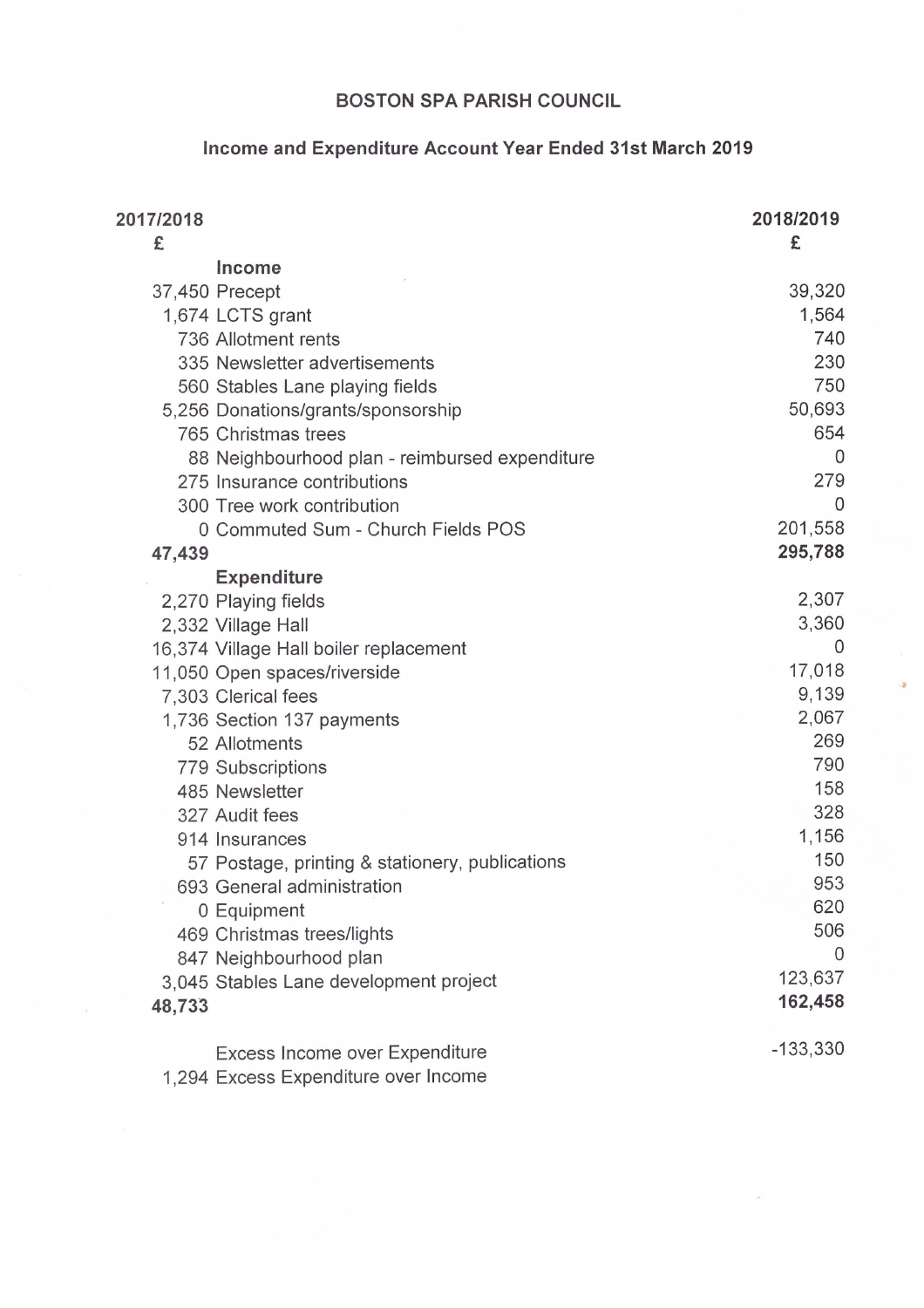| 2017/2018 |                                                                                                                                                                                                                                             | 2018/2019<br>Ł                       |
|-----------|---------------------------------------------------------------------------------------------------------------------------------------------------------------------------------------------------------------------------------------------|--------------------------------------|
| £         | <b>Appropriations to/(from) Reserves</b><br>-11,159 Asset Replacement Reserve<br>1,016 Stables Lane Insurance/Improvement Reserve<br>384 Christmas Tree Reserve<br>0 Church Fields POS<br>6,100 General Reserve - amenity space development | 1,275<br>$-76,553$<br>271<br>201,558 |
| $-1,294$  | 0 General Reserve - planning<br>2,365 General Reserve                                                                                                                                                                                       | 1,000<br>5,779<br>133,330            |

Signed

**CHAIRMAN** 

Signed AMarshall

Dated

20/05/2019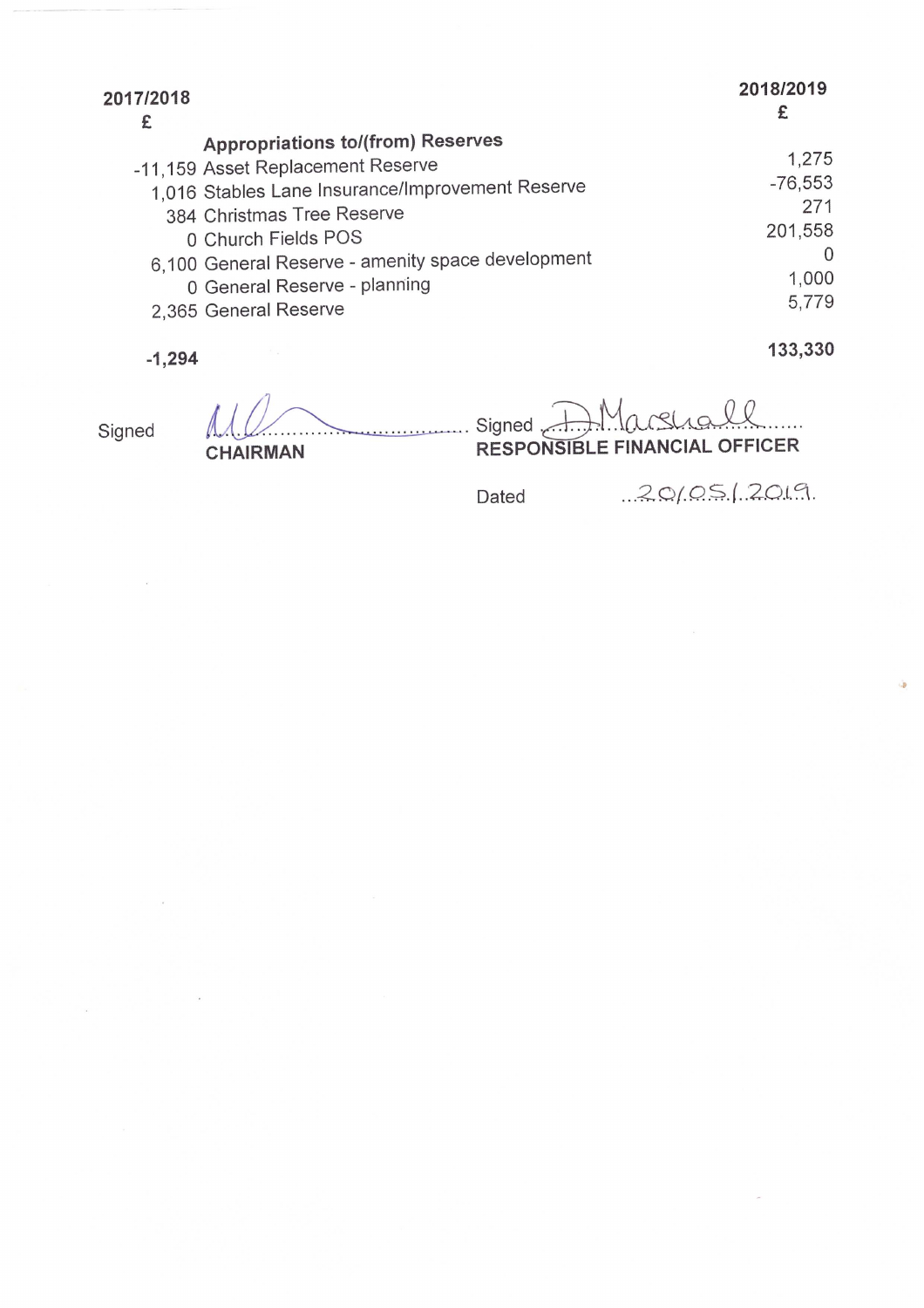## **Balance Sheet as at 31st March 2019**

| 2017/2018     |                                                               | 2018/2019<br>£ |
|---------------|---------------------------------------------------------------|----------------|
| £             | <b>Assets</b>                                                 |                |
|               |                                                               | 307,204        |
|               | 177,471 Cash at Bank - Current Account<br>Payments in Advance |                |
|               | 2,078 Insurance - Village Hall                                | 2,132          |
|               | 0 Other                                                       | 115            |
|               | 331 Sundry Debtors                                            | 1,679          |
|               | Less                                                          |                |
|               | 3,080 Trade Creditors                                         | 0              |
|               | 0 Receipts in advance - LCC                                   | 1,000          |
|               |                                                               |                |
| 176,800 Total |                                                               | 310,130        |
|               |                                                               |                |
|               | <b>Represented By:</b>                                        |                |
|               | 178,094 Balance at 1st April                                  | 176,800        |
|               | 0 Add Excess Income over Expenditure                          | 133,330        |
|               | -1,294 Less Excess Expenditure over Income                    | 0              |
| 176,800 Total |                                                               | 310,130        |
|               |                                                               |                |
|               | <b>Reserves</b>                                               |                |
|               | 49,715 General Reserve                                        | 56,494         |
|               | 25,507 Asset Replacement Reserve                              | 26,782         |
|               | 100,814 Stables Lane Reserve                                  | 24,261         |
|               | 0 Church Fields POS Reserve                                   | 201,558        |
|               | <b>764 Christmas Tree Reserve</b>                             | 1,035          |
|               |                                                               |                |
| 176,800 Total |                                                               | 310,130        |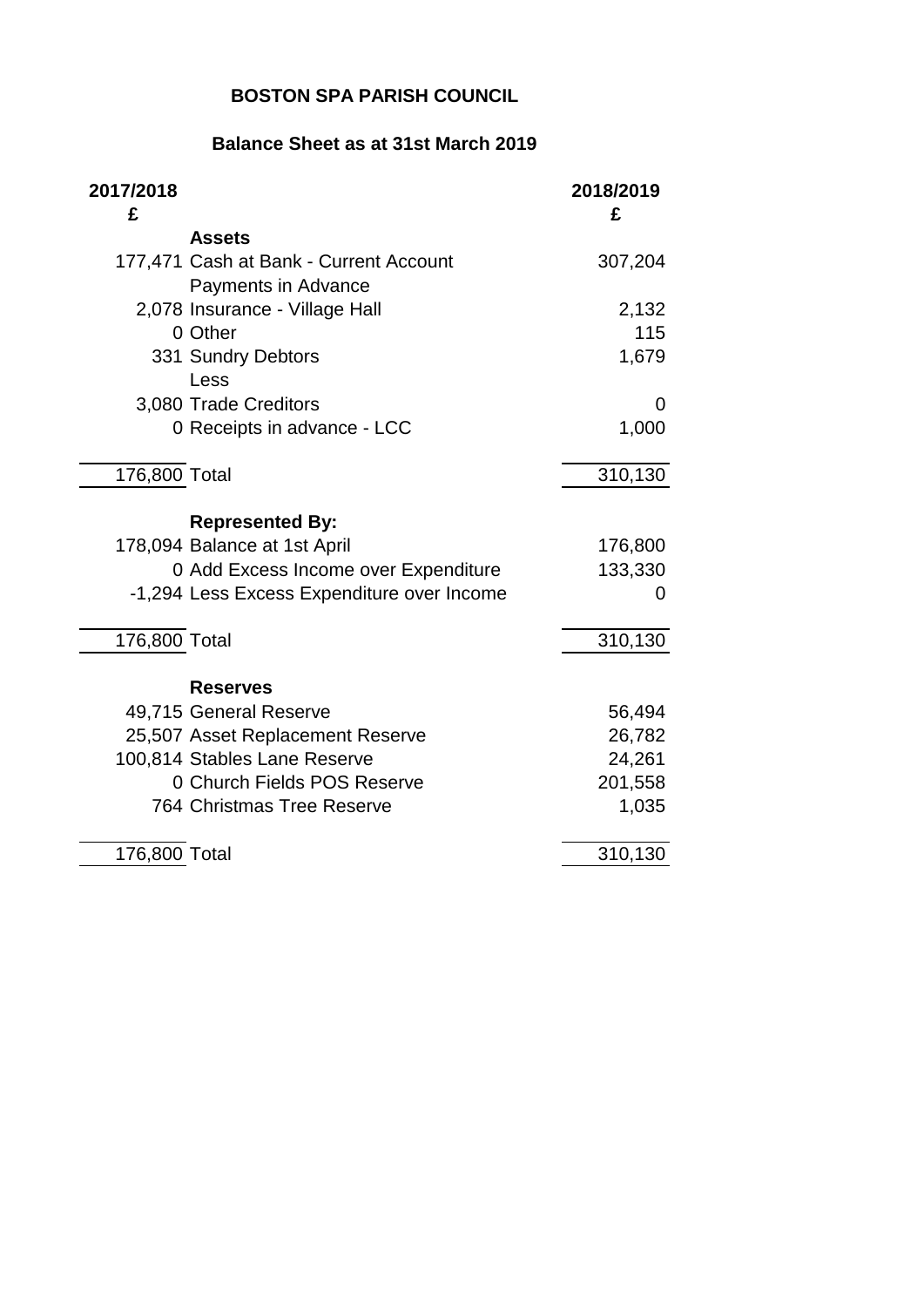## **Accounts for the year ended 31st March 2019**

### **Supporting Statement**

#### **Assets**

|    |                                                                                                                                                                                                                                                                                                                                                                                                                                                                              | £                                                                                                                 |
|----|------------------------------------------------------------------------------------------------------------------------------------------------------------------------------------------------------------------------------------------------------------------------------------------------------------------------------------------------------------------------------------------------------------------------------------------------------------------------------|-------------------------------------------------------------------------------------------------------------------|
| a) | Movements in the year<br>During the year, the following assets were purchased:<br>Woodscape Standard Picnic Set x 8<br>Woodscape Standard Tooting Seat x 6<br>Stables Lane - additional fencing<br>Backless Rustic Timber Bench x 8<br><b>Sutcliffe Play Equipment</b><br>Goal post sets x 2                                                                                                                                                                                 | 28,505<br>10,475<br>3,468<br>2,518<br>17,195<br>1,200                                                             |
|    | The following assets were transferred from YAS<br>Defibrillator plus cabinet x 2                                                                                                                                                                                                                                                                                                                                                                                             | 63,361<br>2,456                                                                                                   |
|    | The following asset was transferred from Taylor Wimpey<br>Church Fields Public Open Space                                                                                                                                                                                                                                                                                                                                                                                    | 1                                                                                                                 |
| b) | The following assets were disposed of:<br>Mower/strimmer - residual value below £500 de minimis<br>Office equipment - individual items below £500 de minimis                                                                                                                                                                                                                                                                                                                 |                                                                                                                   |
| C) | At 31st March, the following assets were held                                                                                                                                                                                                                                                                                                                                                                                                                                |                                                                                                                   |
|    | <b>Community Assets</b>                                                                                                                                                                                                                                                                                                                                                                                                                                                      |                                                                                                                   |
|    | <b>Playing Field</b><br>Deepdale Woods/Jackdaw Crag<br><b>Riverside Meadow</b><br>Land on Abbey Estate<br><b>Land on Chestnut Grove</b><br>Riverside Lane (Holgate Lane to Deepdale)<br><b>Clarendon Gardens</b><br><b>Church Fields POS</b><br><b>Village Hall</b><br>Skateboard Equipment, Deepdale Community Centre<br><b>Street Furniture</b><br><b>Outdoor Gym Equipment</b><br>Play Equipment<br>Perimeter Fencing Stables Lane<br>11 Cast Iron Heritage Trail Plaques | £<br>1<br>1<br>1<br>1<br>1<br>1<br>1<br>1<br>1,824,408<br>23,145<br>63,093<br>12,730<br>17,195<br>15,202<br>3,325 |
|    | Defibrillators<br><b>Goal Posts</b><br><b>Christmas Lights</b>                                                                                                                                                                                                                                                                                                                                                                                                               | 2,456<br>1,200<br>834                                                                                             |

The basis of valuation of these assets is replacement/insurance value, with the exception of Community Land, which is valued at NIL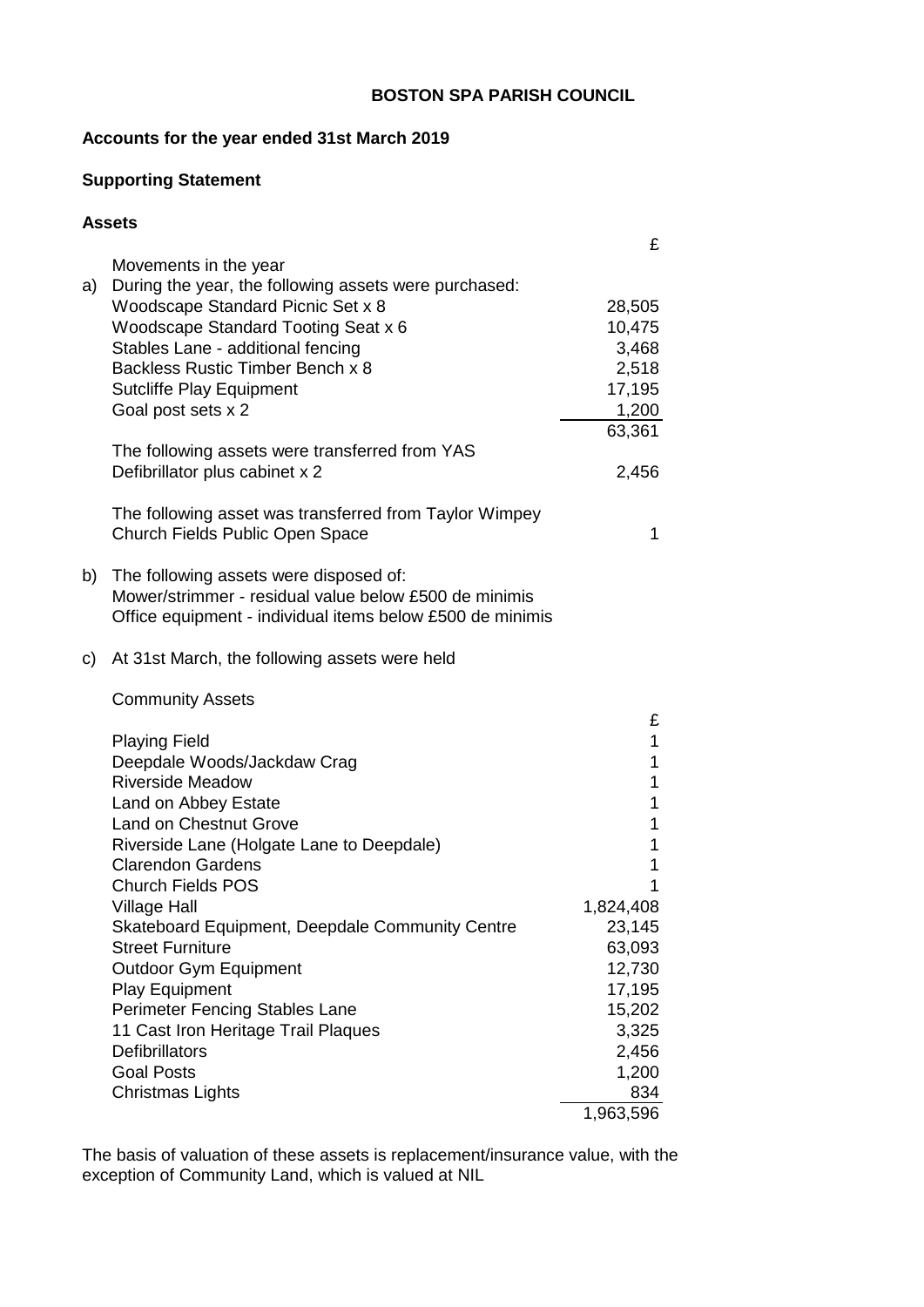#### **Borrowings**

At the close of business on 31st March 2019, there were **no** loans to the Council outstanding

#### **Leases**

At 31st March 2019, there were **no** leases in operation

#### **Debts outstanding**

| Less than 3 months old |             | £1,679 |
|------------------------|-------------|--------|
| 6 to 12 months old     | <b>None</b> |        |
| Over 12 months old     | <b>None</b> |        |

#### **Tenancies**

During the year the following new tenancies were entered into:

| Council as Landlord | None |
|---------------------|------|
| Council as Tenant   | None |
| Leeds City Council  | None |

#### **Section 137 Payments**

S137 of the Local Government Act 1972 enables Parish Councils to spend up to the product of £7.86 per head of the electorate for the benefit of the people in the parish on activities not specifically authorised by the powers. The limit for the Council in the year ended 31st March 2019 was £29,687

#### **Agency Work**

During the year, the Council undertook **no** agency work on behalf of other authorities

#### **Advertising and Publicity**

The following costs were incurred during the year

| Annual Parish Newsletter* | £158 |
|---------------------------|------|
| Staff advertising         | £85  |

\* Cost has been offset by advertising income of £230

#### **Contingent Liabilities**

The Council's accounts for the year 2018/2019 do not include provision for contingent liabilities, as no contingent liabilities are known.

#### **Pensions**

Not applicable